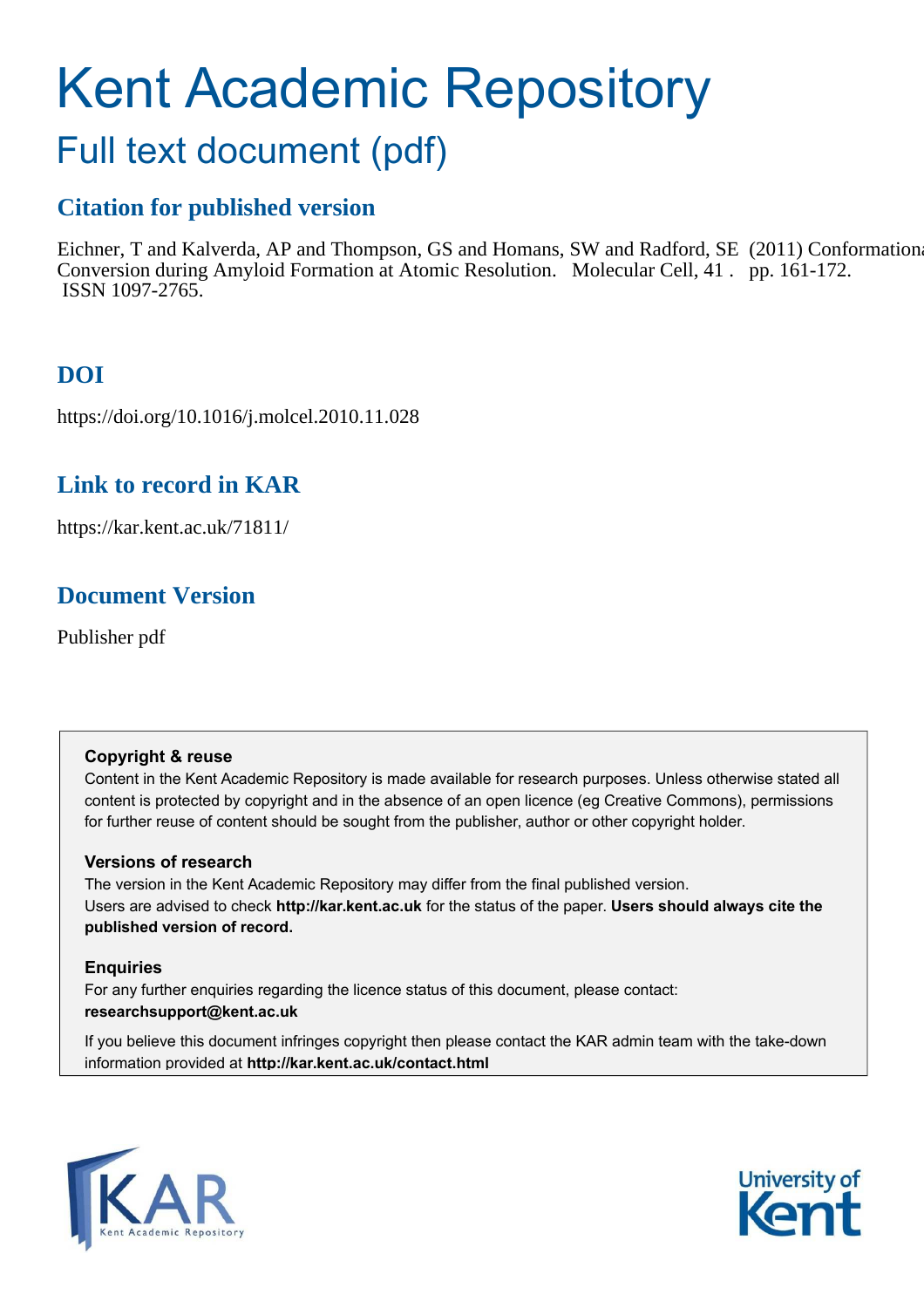# <span id="page-1-0"></span>Conformational Conversion during Amyloid Formation at Atomic Resolution

Timo Eichner,<sup>[1](#page-0-0)</sup> Arnout P. Kalverda,<sup>1</sup> Gary S. Thompson,<sup>1</sup> Steve W. Homans,<sup>1</sup> and Sheena E. Radford<sup>[1,](#page-0-0)[\\*](#page-0-0)</sup>

<sup>1</sup>Astbury Centre for Structural Molecular Biology and Institute of Molecular and Cellular Biology, University of Leeds, Leeds LS2 9JT, UK \*Correspondence: [s.e.radford@leeds.ac.uk](mailto:s.e.radford@leeds.ac.uk)

DOI [10.1016/j.molcel.2010.11.028](http://dx.doi.org/10.1016/j.molcel.2010.11.028)

Open access under [CC BY license.](http://creativecommons.org/licenses/by/3.0/)

#### **SUMMARY**

Numerous studies of amyloid assembly have indicated that partially folded protein species are responsible for initiating aggregation. Despite their importance, the structural and dynamic features of amyloidogenic intermediates and the molecular details of how they cause aggregation remain elusive. Here, we use  $\Delta$ N6, a truncation variant of the naturally amyloidogenic protein  $\beta_2$ -microglobulin  $(\beta_2m)$ , to determine the solution structure of a nonnative amyloidogenic intermediate at high resolution. The structure of  $\Delta N6$  reveals a major repacking of the hydrophobic core to accommodate the nonnative peptidyl-prolyl trans-isomer at Pro32. These structural changes, together with a concomitant pH-dependent enhancement in backbone dynamics on a microsecond-millisecond timescale, give rise to a rare conformer with increased amyloidogenic potential. We further reveal that catalytic amounts of  $\Delta$ N6 are competent to convert nonamyloidogenic human wild-type  $\beta_2$ m (H $\beta_2$ m) into a rare amyloidogenic conformation and provide structural evidence for the mechanism by which this conformational conversion occurs.

#### **INTRODUCTION**

A number of human diseases involve protein misfolding events that ultimately result in the malfunctioning of the cellular machinery ([Welch, 2004; Gidalevitz et al., 2006](#page-11-0)). In one class of these disorders, normally soluble proteins self-associate to form fibrillar aggregates known as amyloid ([Westermark et al.,](#page-11-0) [2007\)](#page-11-0). Studies have suggested that equilibration between a natively folded protein and one or more partially or more highly unfolded species is a key initiating event in amyloid formation [\(Booth et al., 1997; Calamai et al., 2005](#page-10-0)). In particular, for transmissible spongiform encephalopathies, the protein-only hypothesis describes the potential of infectious nonnative protein conformations (PrP<sup>SC</sup>) to transmit their biophysical properties onto native protein conformers (PrP<sup>C</sup>), leading to the propagation of protein misfolding and aggregation [\(Sindi and Serio,](#page-11-0) [2009\)](#page-11-0). Studies on Alzheimer's disease, Parkinson's disease, and systemic and senile amyloidosis ([Kane et al., 2000; Lund-](#page-11-0) [mark et al., 2002; Rocken and Shakespeare, 2002; Xing et al.,](#page-11-0) [2002; Angot and Brundin, 2009](#page-11-0)) have suggested that prion-like behavior may be a general feature of misfolded proteins ([Brundin](#page-10-0) [et al., 2010\)](#page-10-0). However, the molecular mechanism of conformational conversion remains elusive.

Crucial to the understanding of the early stages of amyloid assembly is the elucidation of the structural changes that occur when a normally soluble protein becomes aggregation prone. Structural investigation of early aggregation-prone species is hampered, however, by their transient nature, heterogeneity, and instability [\(Calamai et al., 2005; Jahn and Radford, 2008\)](#page-10-0). In general, the creation of unsatisfied hydrogen bond donors and acceptors, increased hydrophobic surface area, and/or loss of so-called negative design features ([Richardson and](#page-11-0) [Richardson, 2002](#page-11-0)) has been implicated in increasing amyloid potential [\(Liu et al., 2000; Monti et al., 2005; Ahn et al., 2006;](#page-11-0) [Qin et al., 2007; Calabrese et al., 2008](#page-11-0)). However, the structural details of such changes and precisely how they engender amyloidogenicity remain unclear.

Here, we utilized  $\beta_2$ -microglobulin ( $\beta_2$ m), a 99-residue protein with an immunoglobulin fold ([Becker and Reeke, 1985\)](#page-10-0), to investigate the initiating events of amyloid assembly in all-atom detail.  $\beta_2$ m is the major component of fibrillar deposits in patients with dialysis-related amyloidosis (DRA) [\(Gejyo et al., 1985\)](#page-10-0). While the concentration of monomeric  $\beta_2$ m is a risk factor for amyloid deposition in DRA, the native monomer is not able to assemble into amyloid fibrils spontaneously at neutral pH in the absence of additional factors (reviewed in [Calabrese and Miranker,](#page-10-0) [2009; Platt and Radford, 2009\)](#page-10-0). Instead, an increase in concentration of the nonnative, amyloidogenic precursor  $I_T$ , a monomeric  $\beta_2$ m conformer that contains a nonnative peptidyl-prolyl *trans*-isomer of Pro32, has been shown to be a key trigger of amyloid formation ([Chiti et al., 2001; Jahn et al., 2006; Eichner](#page-10-0) [and Radford, 2009\)](#page-10-0). Furthermore, the presence of a *trans*-prolyl peptide bond at residue 32 (rather than *trans*-Ala32, Val32, or Gly32 [[Eakin et al., 2006; Jahn et al., 2006; Sakata et al., 2008\]](#page-10-0)) is required to form a species able to nucleate amyloid formation, presumably because of conformational restrictions imposed by the X-Pro32 *trans*-peptide bond itself ([Eichner and Radford,](#page-10-0) [2009\)](#page-10-0). The detailed structural changes occurring during interconversion between native  $\beta_2$ m and the  $I_T$  state, however, remain elusive, despite a number of studies using NMR ([Jahn](#page-11-0) [et al., 2006; Mimmi et al., 2006; Kameda et al., 2009; Corazza](#page-11-0) [et al., 2010\)](#page-11-0) and X-ray crystallography [\(Eakin et al., 2006; Calabr](#page-10-0)[ese et al., 2008\)](#page-10-0).

Here, we used  $\Delta$ N6, a truncation variant of human  $\beta_2$ m found in amyloid deposits of patients with DRA that lacks the N-terminal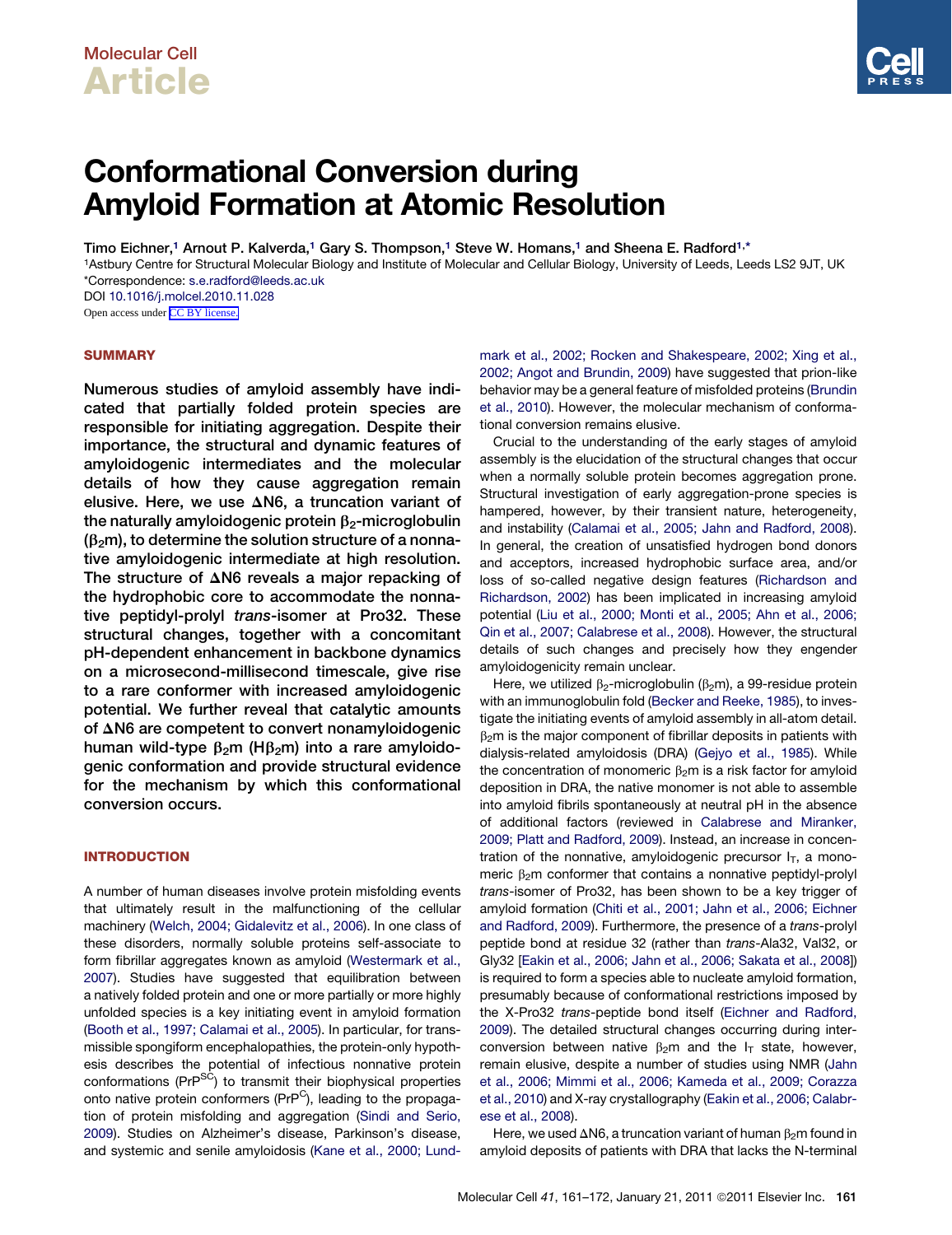<span id="page-2-0"></span>

#### Figure 1.  ${}^{1}$ H-<sup>15</sup>N SOFAST HMQC Spectra and Chemical Shift Analysis of  $\Delta$ N6 and I<sub>T</sub>

(A) Spectra of  $\Delta$ N6 (250 µM, red) and I<sub>T</sub> (250 µM green), the latter obtained approximately 2 min after refolding H $\beta$ <sub>2</sub>m from 8 M urea (pH 7.5, 25°C). (B) Panels showing the amide resonances of Glu69, Val93, and Asp96 in  $\Delta$ N6 (red), native H $\beta_2$ m (black), and I<sub>T</sub> (green), the latter obtained approximately 2 min, 5 min, 10 min, and 20 min after refolding commenced.

(C) Comparison of the chemical shifts of  $\Delta N6$  and I<sub>T</sub> for the 76<sup>1</sup>H or <sup>15</sup>N resonances that were identified in the spectrum of both species. Note that the chemical shift differences of  $\Delta$ N6 and I<sub>T</sub> are more than one order of magnitude smaller than the chemical shift differences of H $\beta$ <sub>2</sub>m and  $\Delta$ N6 (compare [Figure 1](#page-1-0)C with Figures 2B and 2D). Missing  $1H$ -<sup>15</sup>N resonances in the spectrum of  $I_T$  (1–7, 29, 30, 33, 53, 55–61, 86, and 88) are either broadened due to intermediate exchange processes or degenerate with other residues. The rainbow ribbons and numbers above indicate  $\beta$  strands in H $\beta$ <sub>2</sub>m calculated from the final set of 30 lowestenergy structures (PDB code 2XKS) using DSSPcont ([Carter et al., 2003\)](#page-10-0). All samples contained 0.8 M urea.

six amino acids and closely mimics  $I<sub>T</sub>$  ([Eichner and Radford,](#page-10-0) [2009](#page-10-0)), to determine the solution structure of this nonnative, amyloidogenic intermediate at high resolution using NMR spectroscopy. The results reveal a remarkable repacking of the hydrophobic core that is reminiscent of, but distinct from, the nonamyloidogenic  $Cu^{2+}$ -bound hexameric state previously captured by crystallography ([Calabrese et al., 2008\)](#page-10-0). Most strikingly, we show that  $\Delta N6$  is able to interact specifically with human wild-type  $\beta_2$ m (H $\beta_2$ m), causing it to adopt an amyloidcompetent structure and thereby reveal the mechanism of conformational conversion of a naturally occurring amyloidogenic protein in atomistic detail.

#### RESULTS

#### Real-Time NMR Studies Confirm the Structural Resemblance of  $\Delta$ N6 and I<sub>T</sub>

To confirm the structural similarity of  $\Delta N6$  with the slow-folding intermediate,  $I_T$ , that is known to be highly amyloidogenic ([Chiti](#page-10-0)

[et al., 2001; Jahn et al., 2006; Eichner and Radford, 2009](#page-10-0)),  $H\beta_2$ m was denatured in 8 M urea and then refolded by 10-fold dilution into buffer at pH 7.5, 25 $^{\circ}$ C. SOFAST <sup>1</sup>H-<sup>15</sup>N heteronuclear multiple-quantum coherence (HMQC) spectra [\(Schanda](#page-11-0) [and Brutscher, 2005](#page-11-0)) were then acquired approximately 2 min after refolding commenced, at which time  $I<sub>T</sub>$  is populated to about 75% [\(Eichner and Radford, 2009\)](#page-10-0) ([Figure 1A](#page-1-0)). The spectrum reveals 76 cross-peaks corresponding to the  $I_T$  state, 68 of which overlay with resonances of  $\Delta$ N6 ( $^1$ H/ $^{15}$ N within  $\pm$ 0.04/0.2 ppm, respectively). [Figure 1B](#page-1-0) shows one region of the SOFAST <sup>1</sup>H-15N HMQC spectra obtained at different folding times. The data show that resonances arising from the kinetically formed  $I_T$  superpose with those of  $\Delta N6$  at equilibrium. The peaks corresponding to  $I<sub>T</sub>$  then decrease in intensity with increased folding time, as resonances of the native state emerge. Resonances in the spectrum of  $\Delta N6$  were assigned using standard procedures (see below). [Figure 1](#page-1-0)C shows the difference in chemical shift of the 76 cross-peaks identified for  $I<sub>T</sub>$  by comparison with the assigned spectrum of  $\Delta$ N6. The data reveal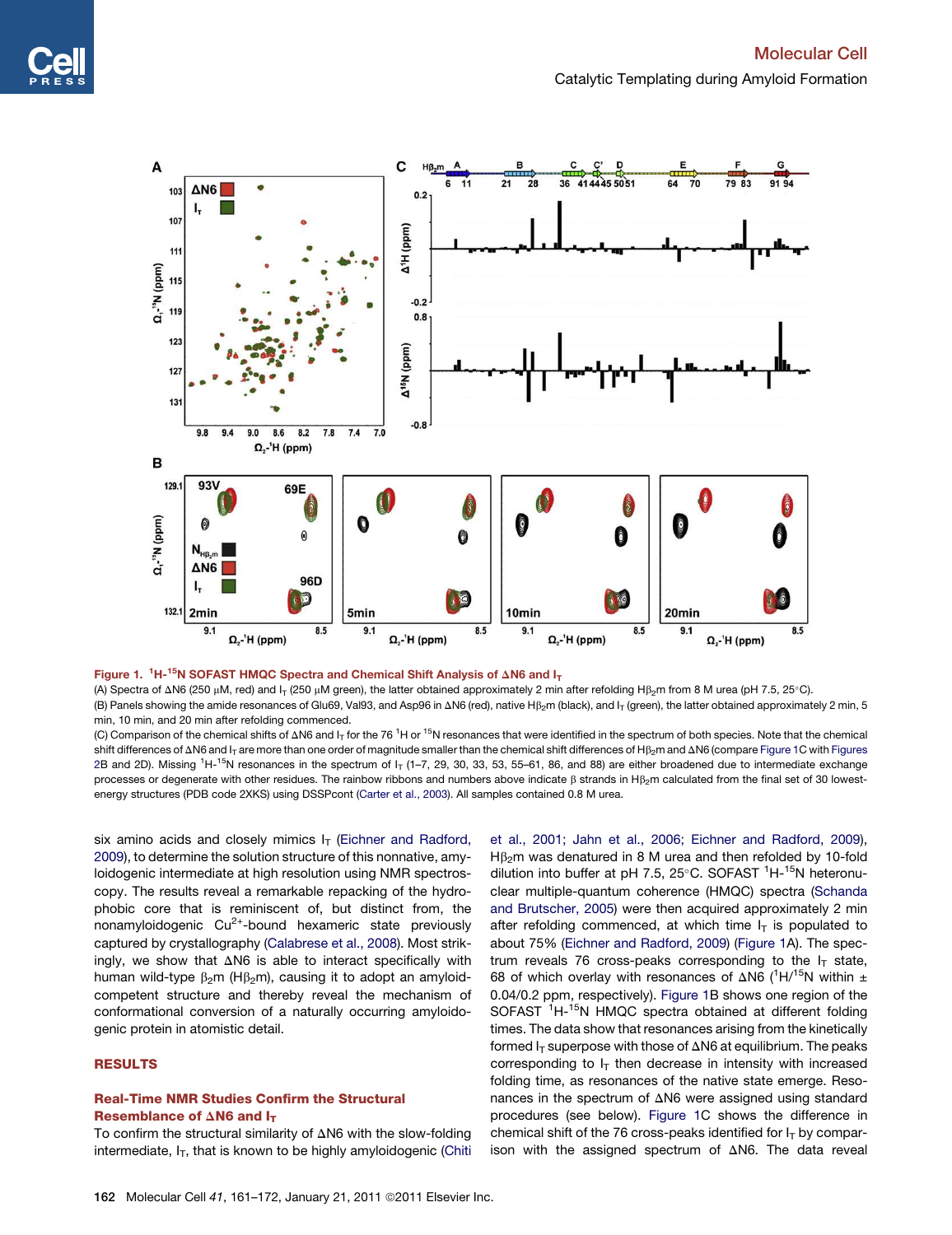<span id="page-3-0"></span>



(A–F) Differences in chemical shift of C<sup>x</sup> (A), H<sup>N</sup> (B), H<sup>x</sup> (C), N<sup>H</sup> (D), C' (E), and C<sup>β</sup> (F) between native Hβ<sub>2</sub>m and ΔN6 (pH 7.5, 25°C). Rainbow-colored ribbons and numbers above indicate the secondary structure contents of  $H\beta_2$ m and  $\Delta$ N6.

(G) Lowest-energy structure of H $\beta_2$ m (PDB code 2XKS) showing the eight native  $\beta$  strands: A (6-11), B (21-28), C (36-41), C' (44-45), D (50-51), E (64-70), F (79–83), and G (91–94). Residues colored in red differ significantly ( $\Delta^1$ H/<sup>15</sup>N/<sup>13</sup>C > 0.2/0.8/0.4 ppm) in chemical shift between H $\beta_2$ m and  $\Delta$ N6. Pro32 (stick, spheres) is highlighted (see also [Figure S1](#page-10-0) and [Table S1\)](#page-10-0).

differences in chemical shift of  $<$ 0.2 ppm  $(^1H)$  or 0.8 ppm  $(^{15}N)$ , confirming the fidelity of  $\Delta N6$  as a structural mimic of  $I_T$ .

#### The Structure of  $\triangle$ N6

To allow detailed comparison of the structure and dynamics of  $\Delta$ N6 and native H $\beta$ <sub>2</sub>m, chemical shift assignment of the spectra of both proteins was carried out ([Figure S1](#page-10-0)). <sup>1</sup>H-<sup>15</sup>N assignments were obtained for 88 out of 99 residues of  $H\beta_2$ m and 84 out of 93 residues of  $\Delta$ N6. <sup>1</sup>H-<sup>13</sup>C side-chain assignments were obtained for 95% of residues in  $H\beta_2$ m and 90% of residues for  $\Delta$ N6. The results indicate, as anticipated, that the X-Pro32 peptide bond adopts a *trans-conformation* in ΔN6 ([Table S1\)](#page-10-0). Moreover, comparison of the chemical shift differences between  $H\beta_2m$ and  $\triangle$ N6 ([Figures 2](#page-2-0)A–2F) revealed that of the 93 residues in  $\Delta$ N6, approximately 60 residues (i.e., more than half of the molecule) ([Figure 2G](#page-2-0)) have chemical shifts that deviate substantially  $(\Delta^1 H^{15} N)^{13}C > 0.2/0.8/0.4$  ppm for all resonances analyzed) from the values for native  $H\beta_2$ m. While many of these residues lie in spatial proximity to Pro32 in native  $H\beta_2$ m ([Trinh et al.,](#page-11-0) [2002\)](#page-11-0), some are distant to this site, consistent with Pro32 being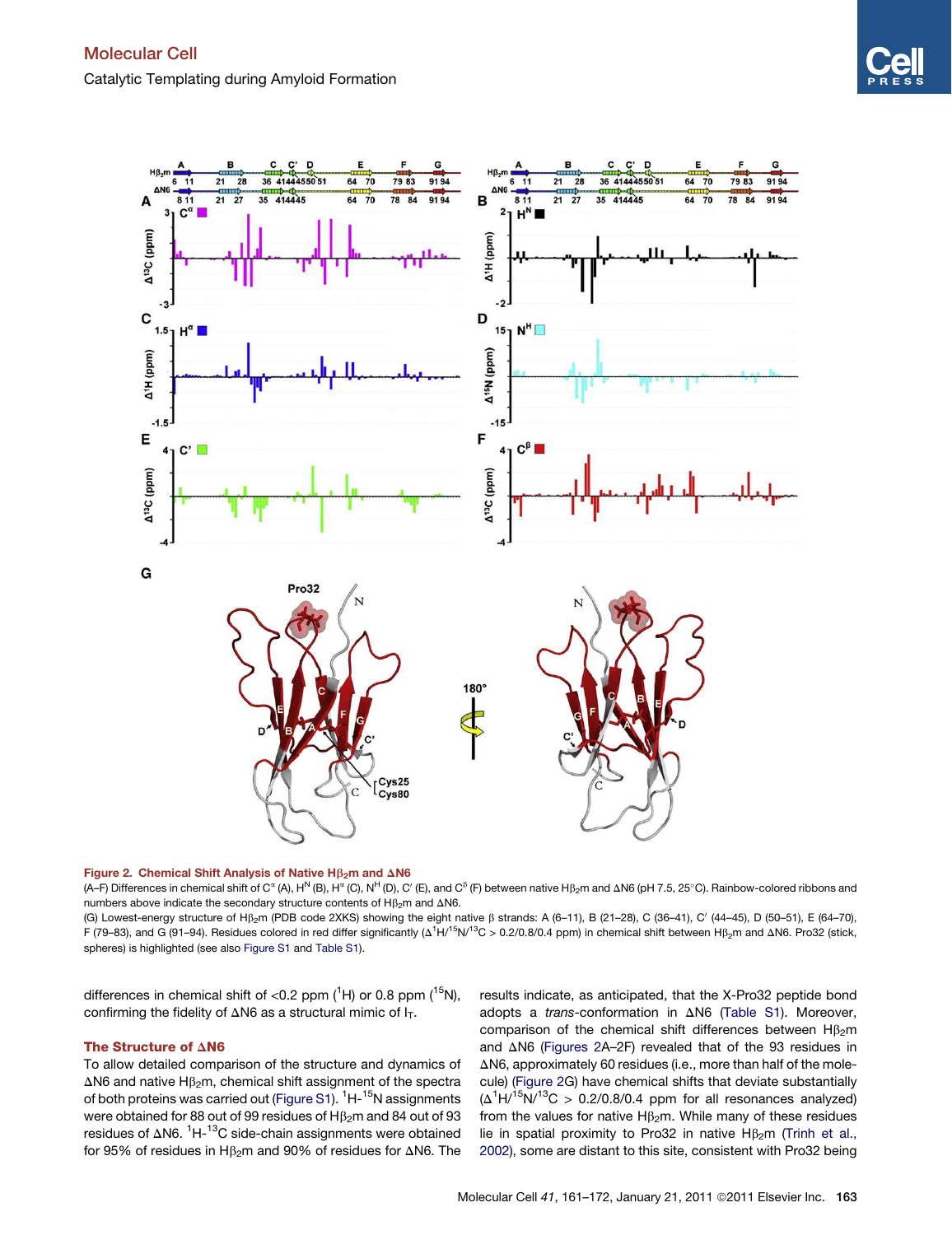| Table 1. NMR and Refinement Statistics of Native $H\beta_2$ m and $\Delta N6$<br>(pH 7.5, 25°C) |                          |                     |
|-------------------------------------------------------------------------------------------------|--------------------------|---------------------|
| <b>NMR</b> Distance                                                                             |                          |                     |
| and Dihedral Constraints                                                                        | Native Hβ <sub>2</sub> m | $\Delta$ N6         |
| <b>Distance Constraints</b>                                                                     |                          |                     |
| Total nOe                                                                                       | 2065                     | 2565                |
| Intraresidue                                                                                    | 782                      | 732                 |
| Interresidue                                                                                    | 1283                     | 1833                |
| Sequential ( $ i-j  = 1$ )                                                                      | 412                      | 526                 |
| Medium-range<br>$( i-j  \leq 4)$                                                                | 173                      | 286                 |
| Long-range ( $ i-j  \geq 5$ )                                                                   | 698                      | 1021                |
| Intermolecular                                                                                  | $\Omega$                 | $\Omega$            |
| <b>Total RDCs</b>                                                                               | 75                       | 76                  |
| $1D_{HN}$                                                                                       | 75                       | 76                  |
| <b>Total Dihedral Angle</b><br>Restraints                                                       | 128                      | 118                 |
| $\Phi$                                                                                          | 64                       | 59                  |
| Ψ                                                                                               | 64                       | 59                  |
| <b>Structure Statistics</b>                                                                     | Native H <sub>β2</sub> m | $\triangle$ N6      |
| Violations (Mean and SD)                                                                        |                          |                     |
| Distance constraints (A)                                                                        | $0.155 \pm 0.007$        | $0.056 \pm 0.005$   |
| Dihedral angle<br>constraints $(°)$                                                             | $1.29 \pm 0.24$          | $1.07 \pm 0.33$     |
| Max. distance<br>constraint violation (A)                                                       | 0.045                    | 0.050               |
| Max. dihedral<br>angle violation $(°)$                                                          | 6.9                      | < 6.0               |
| <b>RDC Q</b>                                                                                    | $0.33 \pm 0.22$          | $0.43 \pm 0.24$     |
| Average RDC<br>violation $(°)$                                                                  | $0.64 \pm 0.06$          | $0.78 \pm 0.06$     |
| Deviations from<br><b>Idealized Geometry</b>                                                    |                          |                     |
| Bond length (A)                                                                                 | $0.0056 \pm 0.0002$      | $0.0060 \pm 0.0001$ |
| Bond angle (°)                                                                                  | $0.72 \pm 0.02$          | $0.82 \pm 0.02$     |
| Impropers $(°)$                                                                                 | $1.87 \pm 0.11$          | $2.05 \pm 0.15$     |
| Average Pairwise Rmsd* (Å)                                                                      |                          |                     |
| Heavy                                                                                           | 1.218                    | 0.984               |
| <b>Backbone</b>                                                                                 | 0.415                    | 0.277               |
| * Reinvice rmode were calculated over erdered regions from an encomble                          |                          |                     |

\* Pairwise rmsds were calculated over ordered regions from an ensemble of 30 structures superimposing the restrained residues in native HB<sub>2</sub>m  $(3-28, 30-31, 34-45, 48-53, 55-57, 63-86, 89-98)$  and  $\Delta$ N6 (7-28, 31-52, 64–86, 89–98).

the epicenter of widespread conformational changes in  $\Delta$ N6 ([Figure 2G](#page-2-0)).

To determine the structures of native  $H\beta_2$ m and  $\Delta$ N6, 2065 or 2565 nuclear Overhauser enhancements (nOe) [\(Tables 1](#page-3-0) and [S2\)](#page-10-0), 128 or 118 dihedral angles, and 75 or 76 residual dipolar couplings (RDC) were obtained for each protein, respectively ([Table 1](#page-3-0)). Structural ensembles were then calculated using the PASD algorithm ([Kuszewski et al., 2004\)](#page-11-0) to obtain 50 preliminary structures that were transferred into ARIA 2.0 [\(Rieping et al.,](#page-11-0) [2007](#page-11-0)) for further refinement (see [Supplemental Experimental](#page-10-0)



#### Figure 3. Solution Structures of Native  $H\beta_2$ m and  $\Delta N6$

(A) Cartoon representation of five lowest-energy structures of native  $H\beta_2m$  and  $\Delta$ N6 with  $\beta$  strands highlighted in rainbow colors. The cartoon overlay shows the lowest-energy structures of native  $H\beta_2$ m (black) and  $\Delta N6$  (red). Pro32 (sticks, spheres) and the disulfide bond (Cys25-Cys80, sticks) are highlighted. (B) Bar chart showing the C $\alpha$  rms (Å) of the overlay shown in (A). The rainbowcolored arrows above indicate residues involved in  $\beta$  strand structure of  $H\beta_2m$ and  $\triangle$ N6.

(C) Overlay of lowest-energy structures of native  $H\beta_2$ m (black) and  $\Delta N6$  (red). Residues Pro32, Phe30, Phe62, His84, Leu64, Ile35, Phe70, and Trp95 and the disulfide bond (Cys25-Cys80, sticks) are highlighted. Structures were drawn using PyMOL ([DeLano, 2002](#page-10-0)) (see also [Figure S2](#page-10-0) and [Table S2\)](#page-10-0).

[Procedures\)](#page-10-0). In the final ensemble of 30 structures ([Figure 3A](#page-3-0)), the rmsd of backbone atoms ( $^1$ H,  $^{15}$ N,  $^{13}$ C $\alpha$ ,  $^{13}$ C $^{\prime}$ ) within ordered regions is 0.42 and 0.28 Å from the mean structures of native  $H\beta_2$ m and  $\Delta$ N6, respectively. The structural ensembles reveal that  $\Delta$ N6 retains a native-like  $\beta$  sandwich fold containing two antiparallel  $\beta$  sheets tethered by a single disulfide bridge between Cys25 and Cys80 ([Figure 3A](#page-3-0)). Minor differences are observed in the lengths of  $\beta$  strands, including the short D strand that adopts variable structures in  $\Delta$ N6 (see [Supplemental Exper](#page-10-0)[imental Procedures\)](#page-10-0). Despite being highly amyloidogenic,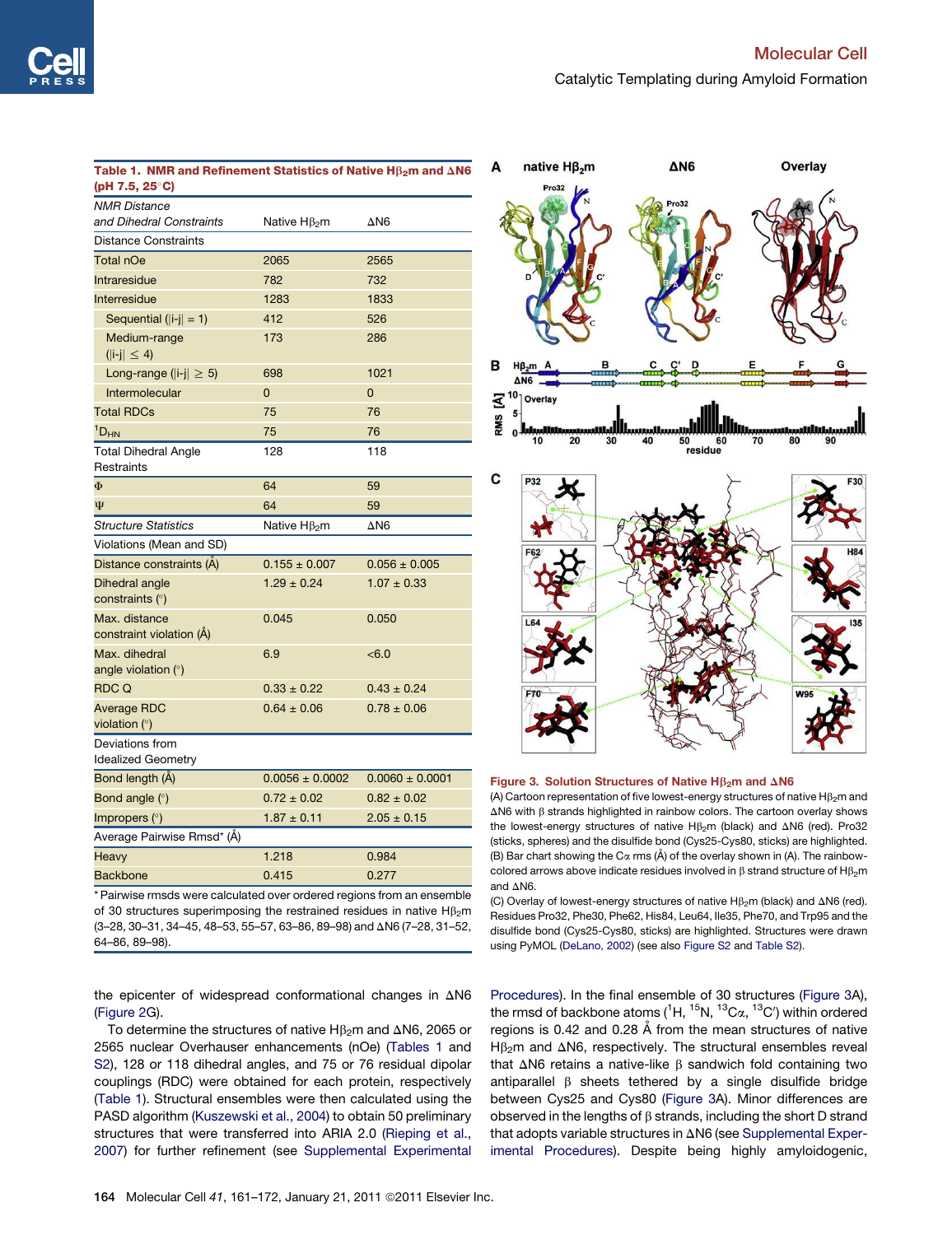<span id="page-5-0"></span>therefore,  $\Delta$ N6 contains a well-defined structure under the conditions employed that, in terms of the main chain, is not significantly perturbed compared with native  $H\beta_2m$  (within ordered regions, the C $\alpha$  rms between H $\beta$ <sub>2</sub>m and  $\Delta$ N6 is approx-imately 1.3 Å) ([Figure 3B](#page-3-0)).

In contrast with the minor differences in the main chain of H $\beta$ <sub>2</sub>m and  $\Delta$ N6, dramatic differences are observed for side chains, both close to Pro32 and distal to this site, that result from a substantial repacking of the molecule's core ([Figure 3C](#page-3-0)). Of the 21 residues that comprise the hydrophobic core of native H $\beta_2$ m, 17 undergo significant movement (>2 Å) between the two structures ([Tables 1](#page-3-0) and [S2](#page-10-0)). Most strikingly, the aromatic side chain of Phe30 moves out of the hydrophobic core in  $\Delta$ N6 toward the surface where the N terminus was originally placed [\(Figure 3C](#page-3-0)). This large movement (Hz of Phe30 moves by  $\sim$ 9.5 Å) is accompanied by further restructuring of side chains in the core [\(Figure 3](#page-3-0)C). In particular, the X-Pro32 *cis*-peptide bond is relaxed toward the more favored *trans*-peptidyl-prolyl isomer (H $\gamma$  moves by  ${\sim}9.6$  Å). As a consequence, the backbone  $(^1$ H,  $^{15}$ N,  $^{13}$ C') interactions between Phe30 and Phe62 are disrupted so that the side chain of the latter rotates by >90 $^{\circ}$  around C $\gamma$ and loses connection with the BC-loop (C $\gamma$  moves by  ${\sim}7.4$  Å) [\(Figure 3](#page-3-0)C). The change in rotameric state of Phe30 also disrupts the main-chain hydrogen bonding between Ser28 and Lys6/ Met6 in the A and B strands, leading to a loss in  $\beta$  strand structure at these residues and causing the side chain of His84 to rotate around its C $\gamma$  by  $\sim$ 45° [\(Figure 3](#page-3-0)C). The cavity left by Phe30 is mostly filled by the hydrophobic side chains of Pro32, Leu64, and Ile35, the latter two side chains changing their rotamer angles so as to accomplish this. The conformational changes that result from isomerization of the X-Pro32 peptide bond do not stop at Cys25-Cys80 disulfide, but propagate deep into the other half of the molecule, leading to movements of the side chains of Asn21, Phe70, Phe78, and Trp95 [\(Figure 3C](#page-3-0)). These side-chain movements result in differences in surface charge and hydrophobicity ([Figure S2A](#page-10-0)), consistent with previous suggestions that the N terminus of  $H\beta_2m$  is important in maintaining the native hydrophobic folding balance [\(Esposito](#page-10-0) [et al., 2000](#page-10-0)). The data thus show that docking of the N-terminal hexapeptide during the last steps in folding locks  $H\beta_2m$  into a thermodynamically stable native structure that contains an unfavorable X-Pro32 *cis*-peptide bond. Consistent with this, resonances arising from the N-terminal seven residues were not identified in the HMQC spectrum of  $I<sub>T</sub>$  [\(Figure 1](#page-1-0)A), suggesting that this region is displaced from its native conformation in the folding intermediate. Once the N-terminal hexapeptide is displaced, or removed as in  $\Delta$ N6, the molecule relaxes toward an amyloidogenic conformation containing the X-Pro32 *trans*isomer.

#### The Dynamics of  $\Delta$ N6 Reveal a Rarely Populated Nucleation- and Elongation-Competent Species

 $\Delta$ N6 has been shown to be highly aggregation prone compared with  $H\beta_2$ m, suggesting that this variant is uniquely able to sample one or more amyloidogenic conformers at physiological pH [\(Esposito et al., 2000; Eichner and Radford, 2009](#page-10-0)). Accordingly, amyloid fibrils are obtained after incubation of  $\Delta N6$  at 37°C, pH 7.2 in a protein-concentration-dependent manner

(Figure 4A). While  $\Delta$ N6 converts quantitatively into insoluble aggregates, as indicated by a lack of residual monomer in the supernatant after fibrillation is complete, as judged by SDS-PAGE (see [Experimental Procedures](#page-10-0)) (data not shown), native  $H\beta_2$ m does not show an increase in ThT fluorescence and remains soluble (judged by SDS-PAGE, data not shown) even after 50 days incubation (Figure 4A). Further experiments revealed that the amyloidogenicity of  $\Delta$ N6 is highly pH dependent: no fibrils result when the protein (80  $\mu$ M) is incubated at pH 8.2 for 50 days, while the protein converts into amyloid fibrils at pH 6.2 more rapidly ( $t_{lag}$  = 15  $\pm$  4 days) than at pH 7.2 ( $t_{lag}$  =  $35 \pm 4$  days) at this protein concentration (compare Figures 4A and 4B). Replacing His84 (a residue in close proximity to Pro32) [\(Figure 3](#page-3-0)C) with alanine in  $\Delta N6$  substantially reduces the ability of this protein to assemble de novo into amyloid fibrils (Figure 4C). The rate of elongation of fibrillar seeds of  $\Delta$ N6 by  $\Delta$ N6 monomers is also enhanced at pH 6.2 compared with pH 8.2 (Figure 4D). The data indicate, therefore, that protonation of His84 and possibly other side chains with  $pK_a \sim 7$ amplifies the amyloidogenicity of  $\Delta$ N6, presumably by causing conformational changes that increase the population of species with enhanced amyloid potential within the ensemble of structures available.

To explore in more detail the enhanced ability of  $\Delta N6$  to nucleate amyloid formation compared with  $H\beta_2$ m, the dynamic properties of the two proteins were compared. Whereas <sup>15</sup>N R<sub>1</sub> and  $\{$ <sup>1</sup>H $\}$ <sup>15</sup>N nOe relaxation measurements show limited motions on a picosecond-to-nanosecond timescale for both proteins [\(Figure S2B](#page-10-0)), significantly higher  ${}^{15}N$  R<sub>2</sub> relaxation rates were observed for residues 25-34 (BC-loop) in ΔN6 compared with  $H\beta_2$ m (Figures 4E and 4F). Additionally, several residues in the DE-loop (54-57, 59, 61-63) of  $\Delta N6$  relax too rapidly (R $_2 \geq$  25 s $^{-1}$ , indicated by gray bars in Figures 4F–4H) to determine their  $R_2$  rates reliably but were readily quantified for  $H\beta_2m$ , suggestive of enhanced chemical exchange processes on a microsecond-to-millisecond timescale for these residues in the former protein (Figures 4E and 4F). The local dynamics of residues 25-34 (BC-loop) and 51-66 (DE-loop) of  $\triangle$ N6 are dependent on pH, with complete suppression of their enhanced dynamics at pH 8.2 and significant enhancement relative to other residues at pH 6.2 (Figure 4G), consistent with the pH dependency of fibril formation. Finally, the pH-dependent increase in  $R_2$  dynamics of residues 25-34 in  $\triangle$ N6/H84A is substantially reduced at pH 6.2 compared with  $\triangle$ N6 (Figures 4G and 4H), consistent with the view that protonation of His84 plays a role in enhancing the dynamics of the BC-loop (Figure 4I) and the amyloidogenicity of  $\Delta$ N6. Analysis of  $^1$ H- $^{15}$ N HSQC spectra of  $\Delta$ N6 at increased protein concentration revealed a set of resonances (in the BC- and DE-loops) that shifted significantly dependent on the protein concentration, suggesting that fibril formation of  $\Delta$ N6 occurs by transient oligomerization via a newly formed dimerization interface involving these residues [\(Figures S3A](#page-10-0) and S3B). Importantly, a clear correlation is observed between chemical shift alterations of  $\Delta N6$  with pH and protein concentration (data not shown). These data suggest that protonation events and protein conformational changes are coupled processes that together initiate the aggregation cascade.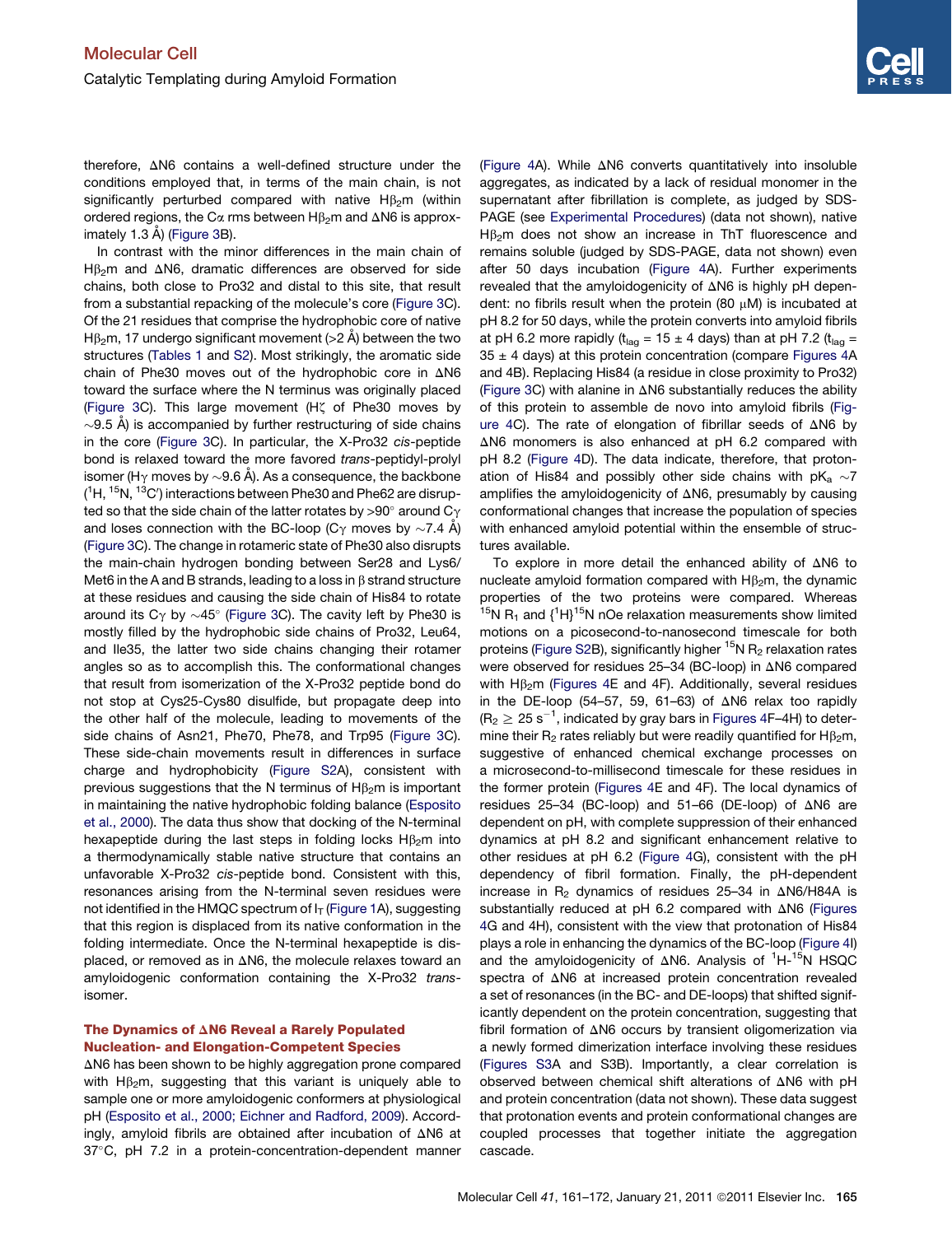

Figure 4. Amyloid Formation and Protein Dynamics of Native  $H\beta_2$ m and  $\Delta N6$ (A) De novo fibril formation of 500 µM  $\Delta$ N6 (red), 80 µM  $\Delta$ N6 (blue), or 80 µM native H $\beta_2$ m (black) at pH 7.2, 37°C, 200 rpm.

(B and C) De novo fibril assembly of 80 μM ΔN6 or ΔN6/H84A at pH 6.2 (red) or pH 8.2 (blue). (D) Seeded fibril assembly of 80 µM  $\Delta$ N6 at pH 6.2 (red) or pH 8.2 (blue) using 10% (w/w)  $\Delta$ N6 fibrillar seeds. The error bars are the standard deviation of six replicates. The presence of fibrillar material for all samples was confirmed by negative-stain electron microscopy (EM) (not shown).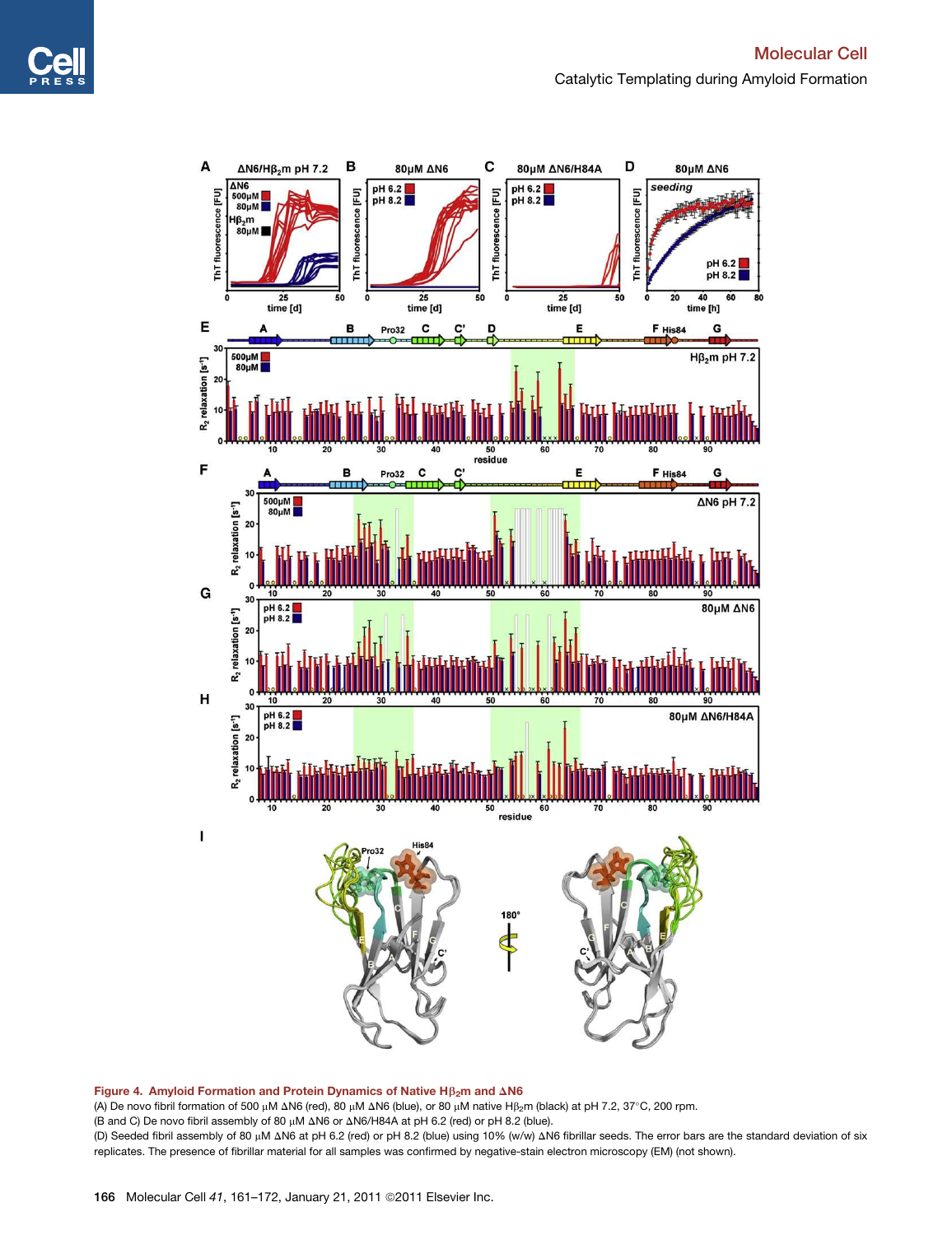#### <span id="page-7-0"></span> $\Delta$ N6 Converts Native H $\beta_2$ m into an Amyloid-Competent **State**

Given the inherent potential of  $\Delta N6$  to nucleate fibril formation in vitro, we speculated that bimolecular collision between  $\Delta N6$ and  $H\beta_2$ m might enhance the amyloid potential of the latter protein by its conversion to an amyloidogenic state, akin to conformational conversion in prions. To test this hypothesis, H $\beta$ <sub>2</sub>m and  $\Delta$ N6 were incubated separately or as mixtures at a final total concentration of 80  $\mu$ M in ratios of 1:1, 1:9, or 1:99 ( $\Delta$ N6:H $\beta$ <sub>2</sub>m) at pH 7.2, 37°C while shaking at 200 rpm (Figure 5 and data not shown). Whereas  $H\beta_2$ m incubated alone does not form fibrils in the time frame of the experiment (100 days) (Figure 5A), consistent with previous results ([Eichner](#page-10-0) [and Radford, 2009](#page-10-0)), 50% (1:1), 10% (1:9), or even 1% (1:99) of  $\Delta N6$  is capable of catalyzing assembly of H $\beta$ <sub>2</sub>m into amyloid-like fibrils with lag times of  $\sim 30 \pm 3$ ,  $\sim 40 \pm 8$ , and  $\sim$ 75  $\pm$  8 days, respectively (Figures 5B and 5C and data not shown). Crucially, these lag times are shorter than those obtained when the same concentration of  $\Delta N6$  is incubated alone ( $\sim$ 40 ± 5 days,  $\sim$ 50 ± 7 days, and >100 days [Figures 5B] and 5C and data not shown]), indicating that productive interactions between  $\Delta$ N6 and H $\beta$ <sub>2</sub>m catalyze assembly of the latter into amyloid fibrils. As a control experiment, wild-type murine  $\beta_2$ m  $(M\beta_2m)$  was incubated alone or was mixed to a total protein concentration of 80  $\mu$ M with different concentrations of  $\Delta$ N6 (50% [1:1], 10% [1:9], and 1% [1:99]) (Figures 5A-5C).  $M\beta_2$ m is 70% identical in sequence to  $H\beta_2$ m but has been shown to be unable to assemble into amyloid fibrils at acidic pH ([Ivanova](#page-11-0) [et al., 2004](#page-11-0)). No fibrils were observed when  $M\beta_2$ m was incubated alone at pH 7.2,  $37^{\circ}$ C for 100 days (Figure 5A). Remarkably, the presence of stoichiometric concentrations of  $M\beta_2$ m abolishes the ability of  $\Delta$ N6 to form amyloid fibrils (Figure 5B), and catalytic amounts (1%) of  $\Delta$ N6 are not able to enhance amyloid formation from  $M\beta_2$ m (Figure 5C). To confirm these findings, the amount of soluble material remaining in each sample was quantified using SDS-PAGE and fibril formation was monitored using EM (Figures 5A–5C). While all protein in 1:1 mixtures of  $\Delta N6$  and  $M\beta_2$ m remained soluble (Figure 5B), 100%,  $\sim$  50%, and  $\sim$  10% conversion of  $H\beta_2$ m into insoluble amyloid aggregates occurred when the protein was incubated with 50% (1:1), 10% (1:9), or 1% (1:99)  $\triangle$ N6 ( $\triangle$ N6:H $\beta$ <sub>2</sub>m), respectively, consistent with the increased ThT fluorescence and the presence of fibrillar material in EM images of these samples (Figures 5B and 5C). The results indicate, therefore, that  $\Delta N6$  is able to convert H $\beta_2$ m into a conformer capable of forming amyloid fibrils even when added in catalytic amounts. Bimolecular collision of  $\Delta N6$  with the highly

homologous  $M\beta_2$ m protein, by contrast, abolishes the aggregation potential of the truncated protein.

#### Atomistic Description of Conformational Conversion by Bimolecular Collision of  $\Delta N6$  and H $\beta_2$ m

To probe the molecular mechanism of conformational conversion of  $H\beta_2$ m to an amyloidogenic state, backbone dynamics of  $15N-H\beta_2m$  in the absence or presence of  $14N-M6$  [\(Figure 6A](#page-8-0)) were assessed using  $15N$  NMR R<sub>2</sub> measurements at pH 6.2, 37 $\degree$ C. These experiments revealed that adding  $^{14}N$ - $\triangle$ N6 to <sup>15</sup>N-H $\beta$ <sub>2</sub>m increases the <sup>15</sup>N relaxation rates of residues 13–22 in the AB-loop of  $H\beta_2$ m substantially ([Figures 6](#page-8-0)A and 6C) in a pH-dependent manner [\(Figure S4](#page-10-0)A). Addition of equivalent concentrations of <sup>14</sup>N-H $\beta$ <sub>2</sub>m or <sup>14</sup>N-M $\beta$ <sub>2</sub>m has no effect on the  $R_2$  relaxation rates of <sup>15</sup>N-H $\beta_2$ m [\(Figure 6](#page-8-0)B), indicating that the interaction of  $\Delta N6$  with H $\beta_2$ m is specifically able to alter the dynamics of the latter protein. Note that the enhanced  $R_2$ relaxation rates of residues in the AB-loop of  $H\beta_2$ m in the presence of  $\Delta$ N6 are not accompanied by  $^1$ H- $^{15}$ N chemical shift alterations [\(Figure S4](#page-10-0)B), implying that the concentration of the encounter complex between  $H\beta_2$ m and  $\Delta N6$  is low (<5%) and its formation occurs on an intermediate NMR timescale  $(\sim$ milliseconds).

The AB-loop (residues 13–22) [\(Figure 6](#page-8-0)C) has been shown to adopt different conformations in different crystal structures of  $H\beta_2$ m, dependent on the contacts made in the crystal lattice [\(Ricagno et al., 2009\)](#page-11-0). Additionally, it has been proposed that Pro14, which introduces rigidity into the AB-loop ([Figure 6C](#page-8-0)), may play a role in triggering a conformational switch wherein the A strand is displaced toward a more open protein conformation ([Rosano et al., 2004\)](#page-11-0). As shown above, such a conformational transition would favor relaxation of the X-Pro32 *cis*-peptide bond to the *trans*-isomer by providing the conformational freedom required for the structural changes linked to this isomerization event to occur. To determine whether the increased dynamics of the AB-loop of  $H\beta_2$ m induced by the presence of  $\Delta N6$  is linked to displacement of the A-strand, the hydrogen exchange (HX) rates of individual residues of  ${}^{15}N$ -H $\beta$ <sub>2</sub>m, alone or mixed with a molar equivalent of  $14N-\Delta N6$ , were determined at pH 6.2, 37°C ([Figure 6](#page-8-0)D). The results revealed a 2- to 3-fold increase in the HX rates of residues in the N-terminal region of  $H\beta_2$ m in the presence of <sup>14</sup>N- $\Delta$ N6 (exemplified by Tyr10, Asn24, Tyr26, and Ser28 in [Figure 6D](#page-8-0)) compared to  $H\beta_2$ m alone. By contrast, little effect (<1.5-fold) was observed for other residues in the protein (exemplified by Leu64 and Lys91 in [Figure 6](#page-8-0)D). The data thus show that bimolecular collision of  $\Delta$ N6 with H $\beta$ <sub>2</sub>m increases the

<sup>(</sup>E and F)<sup>15</sup>N transverse relaxation measurements (R<sub>2</sub> = 1/T<sub>2</sub>) of 500 µM (red) or 80 µM (blue) native H $\beta_2$ m or  $\Delta$ N6 at pH 7.2, 25°C. Rainbow-colored ribbons above indicate the secondary structure content of native  $H\beta_2$ m and  $\Delta N6$ .

<sup>(</sup>G and H) <sup>15</sup>N transverse relaxation measurements of 80 µM  $\Delta$ N6 or  $\Delta$ N6/H84A at pH 6.2 or pH 8.2 (red and blue, respectively) at 25°C. Grey bars indicate a lower limit of the R<sub>2</sub> for residues too weak to determine the value more precisely (>25 s<sup>-1</sup>). Circles highlight residues for which R<sub>2</sub> could not be determined due to resonance overlap, line broadening, or the residue being a proline. Black crosses mark missing assignments. Green boxes highlight residues that show significant differences in local backbone dynamics in the different samples. The error (E–H) was estimated using duplicates.

<sup>(</sup>I) Cartoon representation of five lowest-energy structures of DN6, highlighting Pro32 and His84 (sticks, spheres) and the regions that show enhanced local dynamics (residues 26-35 [dark green] and 51-66 [light green-yellow]) in the different samples. Note that both H $\beta_2$ m and  $\Delta$ N6 show a uniform increase in R<sub>2</sub> rates at higher protein concentrations, which are distinct from the pH-dependent enhanced R<sub>2</sub> rates measured for residues in spatial proximity to Pro32 in  $\Delta$ N6. The global increase in R<sub>2</sub> rates observed for all residues in H<sub>B2</sub>m and  $\Delta$ N6 at increased protein concentration most likely indicates transient oligomerization not associated with amyloid formation (see also [Figure S3\)](#page-10-0).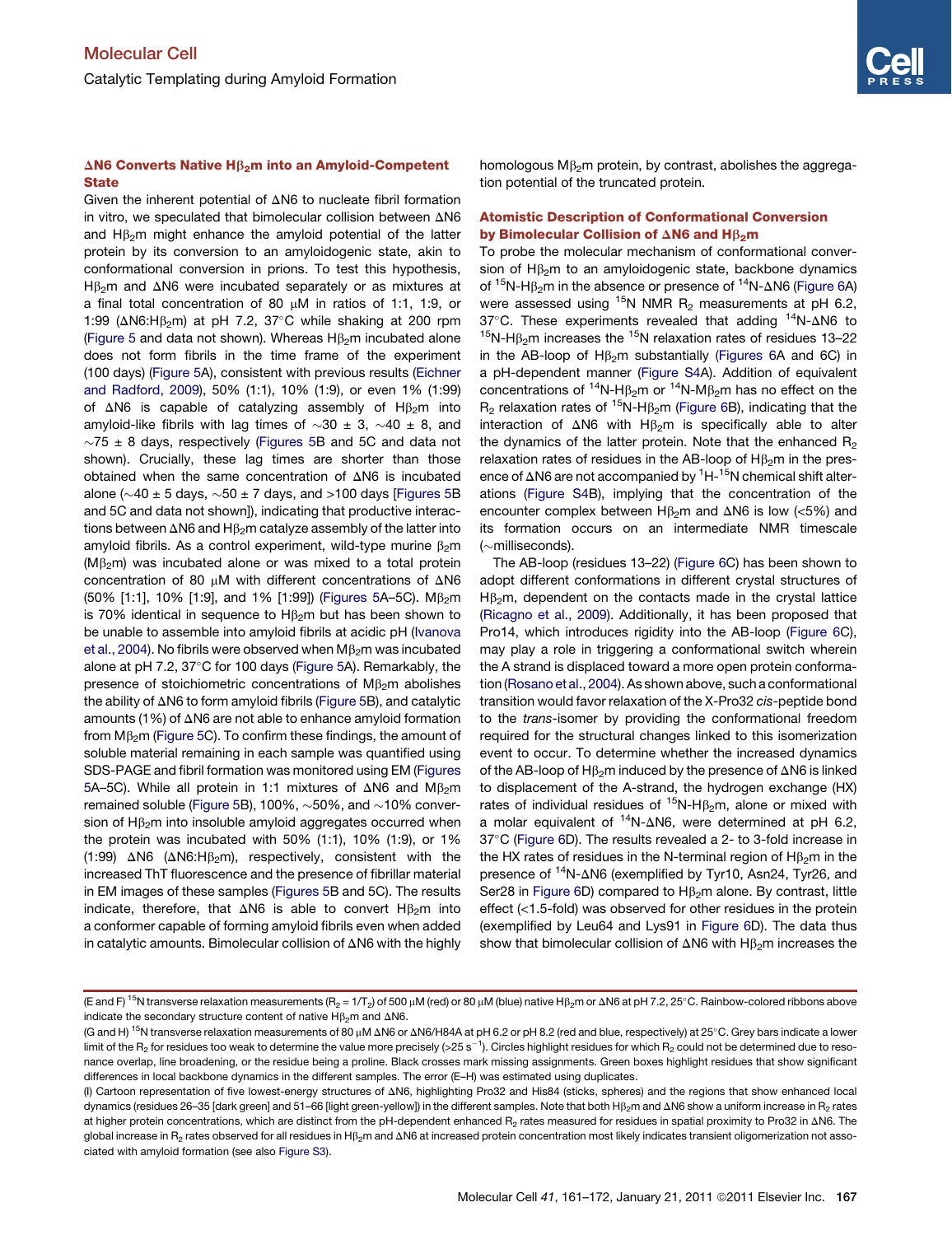<span id="page-8-0"></span>

Figure 5. Enhancement and Inhibition of H $\beta_2$ m and  $\Delta$ N6 Fibrillogenesis at pH 7.2 (37°C, 200 rpm) (A) ThT fluorescence of 80  $\mu$ M  $\Delta$ N6 (red), H $\beta$ <sub>2</sub>m (black), or M $\beta$ <sub>2</sub>m (blue).

(B) ThT fluorescence of 40 μM ΔN6 incubated alone (red) or as mixtures of 40 μM Hβ<sub>2</sub>m and 40 μM ΔN6 (black) or 40 μM Mβ<sub>2</sub>m and 40 μM ΔN6 (blue). (C) ThT fluorescence of 0.8 μM ΔN6 (red) or mixtures of 79.2 μM Hβ<sub>2</sub>m and 0.8 μM ΔN6 (black) or 79.2 μM Mβ<sub>2</sub>m and 0.8 μM ΔN6 (blue). The upper panels show negative-stain EM images of the samples, using the same color coding. Scale bar = 100 nm. The insets (A–C) show SDS-PAGE analysis of the soluble fraction obtained after centrifugation (14,000  $\times$  g, 10 min) of the samples (see also [Figure S5\)](#page-10-0).

conformational dynamics of the N-terminal region of the protein, which permits the isomerization of the X-Pro32 bond and switches on the pathway toward the amyloid state.

#### **DISCUSSION**

#### Role of the N Terminus in the Folding and Stabilization of  $H\beta_2m$

A key question in understanding amyloidosis is the nature of the early conformational changes that tip the equilibrium from correct folding toward the population of amyloidogenic species. Furthermore, how bimolecular collisions between a native protein and a misfolded or nonnative state enable conversion of an initially innocuous protein into an amyloidogenic conformation remains poorly understood at a molecular level. Here, we have used  $\Delta$ N6 to investigate these phenomena. The solution structure of  $\Delta$ N6 shows that this amyloidogenic protein retains a native-like structure, revealing that structural considerations alone cannot explain the enhanced amyloidogenic potential of this variant. Examination of the solution structures of native  $H\beta_2$ m and  $\Delta$ N6, nonetheless, reveals significant side-chain rearrangements comprising more than half of the protein's core that occur when the X-Pro32 peptide bond isomerizes to its *trans*-state, some of which involve residues shown hitherto to undergo structural changes in conformers of  $\beta_2$ m trapped in protein crystals ([Eakin et al., 2006; Calabrese et al., 2008](#page-10-0)). Despite the structural similarities of  $\Delta$ N6 in solution and Cu<sup>2+</sup>bound  $\beta_2$ m observed crystallographically [\(Figures S2C](#page-10-0)–S2E), only  $\Delta$ N6 is able to form amyloid fibrils efficiently in vitro [\(Eichner](#page-10-0) [and Radford, 2009](#page-10-0)), suggesting that differences in structure and/ or dynamics of these species are critical in endowing the potential to form amyloid.

While  $\Delta$ N6 retains a native topology and is only marginally destabilized compared with  $H\beta_2$ m ( $\Delta\Delta G^{\circ}$ <sub>UN</sub> = 3.8 kJ mol<sup>-1</sup>) [\(Eichner and Radford, 2009\)](#page-10-0), removal of the N-terminal six residues disrupts the kinetic stability of the protein, such that it is no longer strongly protected from HX ([Figure S3](#page-10-0)C) and interconverts rapidly with other conformers on a microsecond-to-millisecond timescale, as revealed by its enhanced  $R_2$  values compared with  $H\beta_2$ m ([Figures 4](#page-5-0)E and 4F). Furthermore, the absence of well-resolved resonances for residues  $1-7$  in  $I<sub>T</sub>$  [\(Fig](#page-1-0)[ure 1A](#page-1-0)) suggests that these residues are not natively attached to the protein in this folding intermediate. The N-terminal residues of  $\beta_2$ m ([Figure 7](#page-9-0)A, shown in blue) thus act as a postassembly clamp, side chains in this region stabilizing residues in the BC-loop and its main chain forming hydrogen bonds to the adjacent native  $\beta$  strand B. These interactions lock the X-Pro32 peptide bond in the *cis*-isomer, preventing its isomerization to the relaxed *trans*-form and the consequent release of the side chain of Phe30 from the hydrophobic core that, together, initiate a cascade of events that opens up the pathway toward aggregation. Proline-mediated loop dynamics associated with protein assembly have been observed in a number of protein systems in vitro and in vivo, suggesting that proline-mediated triggering of amyloidosis is not unique to  $\beta_2$ m. For example, a misfolded conformer of human immunoglobulin light chain ([O'Nuallain](#page-11-0) [et al., 2007\)](#page-11-0), an amyloid intermediate of stefin B [\(Jenko](#page-11-0) [Kokalj et al., 2007](#page-11-0)), and the cell-cycle protein p13suc1 [\(Rous](#page-11-0)[seau et al., 2001](#page-11-0)) have all been shown to possess aggregation mechanisms dependent on isomerization of X-Pro bonds.

#### $\Delta$ N6: An In Vivo Culprit of DRA

Despite the fact that  $\beta_2$ m is among the most extensively studied proteins involved in human amyloid disease ([Platt and Radford,](#page-11-0)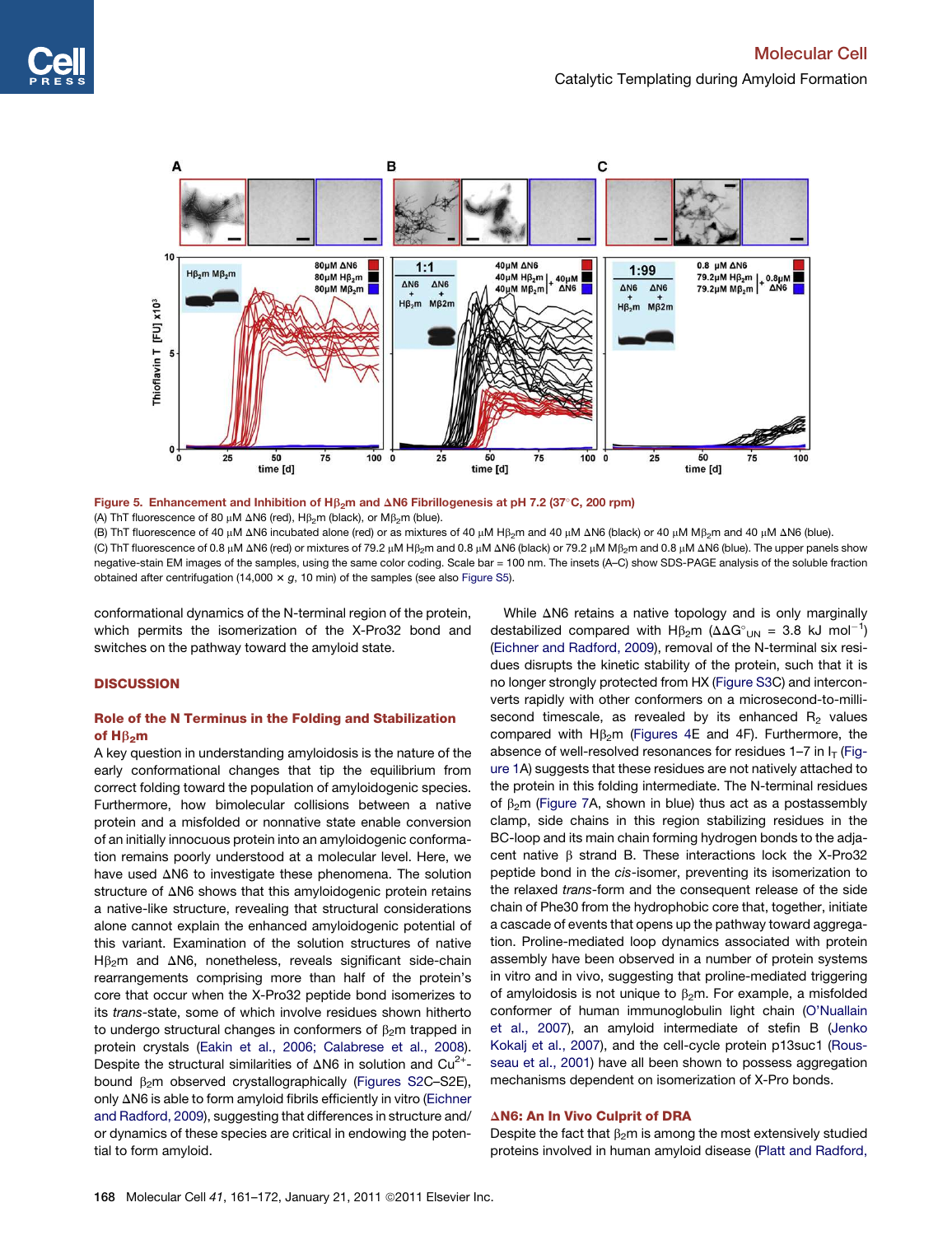<span id="page-9-0"></span>

#### Figure 6. Atomistic Details of Specific Interactions between Native H $\beta_2$ m and  $\Delta N6$

(A and B) <sup>15</sup>N transverse relaxation measurements (R<sub>2</sub> = 1/T<sub>2</sub>) of 80 µM <sup>15</sup>N-Hβ<sub>2</sub>m in the absence (black) or presence (red) of 160 µM <sup>14</sup>N-ΔN6 at pH 6.2, 37°C, and 80  $\mu$ M <sup>15</sup>N-Hß<sub>2</sub>m in the presence of 160  $\mu$ M <sup>14</sup>N-Hß<sub>2</sub>m (black) or <sup>14</sup>N-Mß<sub>2</sub>m (blue) under the same conditions. Circles highlight residues for which data could not be obtained due to resonance overlap, line broadening, or the residue being proline. Black crosses mark missing assignments. Light yellow boxes emphasize residues 11-21 (AB-loop) that show increased backbone dynamics upon ΔN6 binding. The error was estimated using duplicates.

(C) Five lowest-energy structures of native H $\beta_2$ m: Pro32 (light gray) and Pro14 (blue) are highlighted in sticks and spheres; the  $\beta$  strands A and B and the AB-loop are rainbow colored from blue to cyan. Residues that establish essential hydrogen bonds between  $\beta$  strands A and B (Lys6-Ser28, Gln8-Tyr26, Tyr10-Asn24) are highlighted in line representation alongside.

(D) H-D exchange rates of 80 µM <sup>15</sup>N-Hß<sub>2</sub>m alone (black) or in the presence of 160 µM <sup>14</sup>N-AN6 (red) at pH 6.2, 37°C. The black or red line is a single exponential fit of the data obtained. The error was estimated from the noise level of the experiment. The bars alongside depict the H-D exchange rate constant ( $k_{ex}$ ) of each residue, colored in the same manner (see also [Figure S4](#page-10-0)).

[2009\)](#page-11-0), the initiating factors in DRA remain unclear. Many scenarios have been suggested, including partial unfolding of  $\beta_2$ m on the collagen surface, mild acidification in arthritic joints, stabilization of rare fibrils that may form from  $H\beta_2$ m by glycosamingoglycans [\(Esposito et al., 2000; Yamamoto et al., 2004b; Ea](#page-10-0)[kin and Miranker, 2005; Mimmi et al., 2006; Myers et al., 2006; Re](#page-10-0)[lini et al., 2006](#page-10-0)), as well as mechanisms involving the addition of metal ions, lipids, or other factors that enhance the initial unfolding events required for assembly to occur ([Yamamoto et al.,](#page-11-0) [2004a; Eakin and Miranker, 2005; Ohhashi et al., 2005; Sasahara](#page-11-0) [et al., 2008\)](#page-11-0). Here, we have shown that  $\Delta$ N6 is a highly amyloidogenic species that is able to nucleate fibrillogenesis efficiently in vitro at neutral pH. This observation rationalizes the lack of circulating  $\Delta$ N6 in the serum of patients with renal dysfunction and, given the natural affinity of  $\Delta N6$  for collagen (which is enhanced relative to  $H\beta_2$ m [[Giorgetti et al., 2005](#page-11-0)]), explains why assembly of fibrils occurs most readily in collagen-rich joints. Additionally, we show that the mild acidification, such as may occur in the synovial fluid of patients undergoing long-term hemodialysis ([Relini et al., 2006\)](#page-11-0), has a dramatic effect in enhancing fibril formation of  $\Delta N6$  and its ability to convert H $\beta_2$ m into an amyloid-competent state by protonation of His84 and/or other residues in the protein. We propose that rather than being an innocuous postassembly event [\(Monti et al., 2005](#page-11-0)), proteolytic cleavage of the N-terminal region of  $\beta_2$ m could be a key initiating event in DRA. Such cleavage enables the formation of species that are not only able to assemble de novo into amyloid fibrils, which thereafter can enhance fibrillogenesis of  $H\beta_2$ m by crossseeding ([Figure S5\)](#page-10-0), but when present in only catalytic amounts are also able to convert the wild-type protein into an amyloidogenic state ([Figure 5](#page-7-0)C).

#### Conformational Conversion in Atomistic Detail

A fascinating feature of amyloid fibrils is their ability to consume soluble monomer for self-replication via elongation with their own, or closely related, protein monomers. This suggests that amyloid fibrils or misfolded protein aggregates in general may have an inherent potential to convert innocuous protein conformers into amyloidogenic species, a feature famously associated with prions [\(Sindi and Serio, 2009](#page-11-0)). By exploring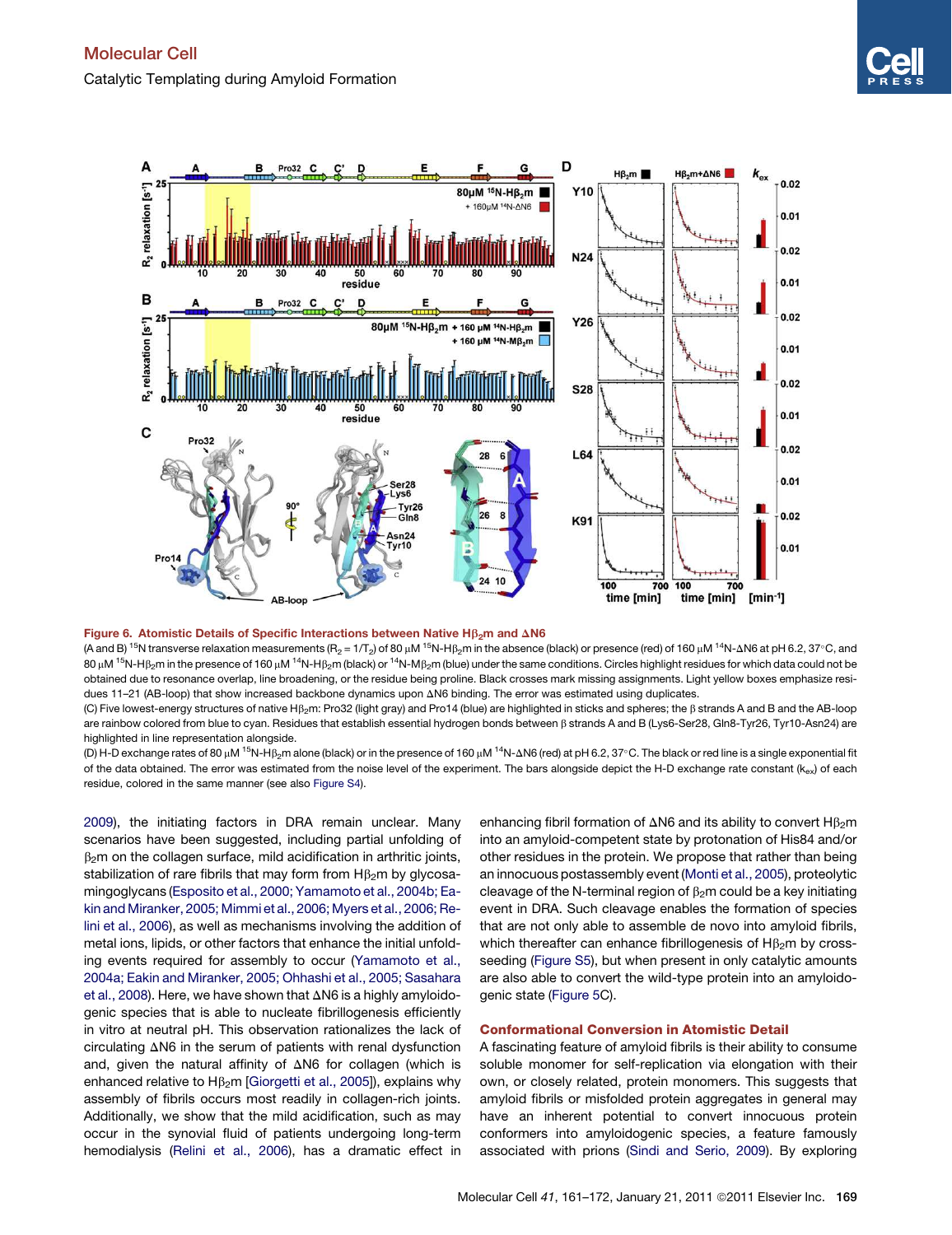<span id="page-10-0"></span>

#### Figure 7. Turning On and Off  $\beta_2$ m Amyloid Assembly

(A) Summary showing the structures of H $\beta_2$ m and a model of I<sub>T</sub>. Above, keys for these conformational states. Native H $\beta_2$ m (leftmost), shown above as a circle with cis-X-Pro32 (green T), *trans-X-Pro14* (blue T), His84 (red circle), and the N-terminal region (residues 1–6, in blue). Upon dissociation of the N-terminal region, the X-Pro32 bond is free to relax into the *trans*-conformation, causing further conformational changes that lead to the formation of the nonnative I<sub>T</sub> conformer (shown as a circle above a model of its structure). Protonation of His84 (shown in red and as a red circle above), which lies adjacent to Pro32 under mildly acidic conditions, further enhances the amyloid potential of  $I<sub>T</sub>$ . Oligomerization of these aggregation-prone species then leads to the formation of  $\beta_2$ m amyloid fibrils. Assuming that the fibrils formed at neutral pH are structurally similar to those formed at acidic pH, as suggested by FTIR [\(Jahn et al., 2008\)](#page-11-0) and solid-state NMR (Debelouchina et al., 2010), large conformational changes are required in order to transform the antiparallel  $\beta$  sheet arrangement of  $\Delta$ N6 into the parallel in-register arrangement of  $\beta$  strands characteristic of  $\beta_2$ m amyloid fibrils, as reported recently ([Ladner et al., 2010](#page-11-0)).

(B) Proposed mechanism of conformational conversion of Hb2m into an amyloid-competent state by bimolecular collision with DN6. DN6 (shown schematically as a circle, using similar color schemes as in A) lacks the N-terminal six residues that clamp H $\beta_2$ m into its native structure. Protonation of His84 (shown as a red circle [unprotonated] or square [protonated]) occurs at mildly acidic pH. Possibly accompanied by alterations in the conformation/protonation status of other residues, the amyloidogenicity of  $\Delta$ N6 is enhanced (Step 1). Bimolecular collision of one or more rarely populated conformers of  $\Delta$ N6 with native H $\beta_2$ m leads to dissociation of the N-terminal region of the latter protein, allowing *cis*-to-*trans* isomerization of X-Pro32 to occur (Step 2). Subsequent protonation of His84 in the wild-type protein is then favored, completing conformational conversion of I<sub>T</sub> (Step 3). Further protein-protein interactions between these species then allow nucleation and elongation of amyloid fibrils (Step 4).

the dynamics and aggregation behavior of  $\Delta$ N6, this study reveals that conformational excursions of  $\Delta$ N6, which occur more frequently upon mild acidification, not only rationalize the inherent amyloidogenicity of this protein but also explain how this species is able to convert  $H\beta_2$ m into an amyloidogenic state. By contrast, transient bimolecular collision between  $\Delta$ N6 and  $M\beta_2$ m abolishes the ability of  $\Delta N6$  to convert into amyloid fibrils.

NMR analysis of bimolecular collisions between  $\Delta$ N6 and  $H\beta_2$ m [\(Figures 6](#page-8-0)A–6D) exposes atomistic details of one possible route of conformational conversion during amyloid formation ([Figure 7B](#page-9-0)). First, protonation of His84 and/or other amino acid side chains of  $\Delta$ N6 under mild acidification enhances the aggregation potential of this already amyloidogenic protein (Step 1,

[Figure 7](#page-9-0)B). Next, specific bimolecular collision between  $\Delta$ N6 and  $H\beta_2$ m alters the dynamic properties of the AB-loop in  $H\beta_2$ m that contains Pro14, which leads to partial fraying or displacement of the A-strand from the native  $\beta$  sandwich, with concomitant loss of HX protection in this region (Step 2). By this mechanism the X-Pro32 peptide bond becomes free to relax to the *trans*-isomer, triggering the cascade of events involved in the conversion of the constrained native protein to a dynamic amyloidogenic state (Step 3). Further assembly of monomers then leads to the formation of amyloid fibrils via one or more oligomeric species (Step 4). Correct docking of the A strand is thus crucial in trapping the native protein into a unique conformation and maintaining the concentration of amyloidogenic precursor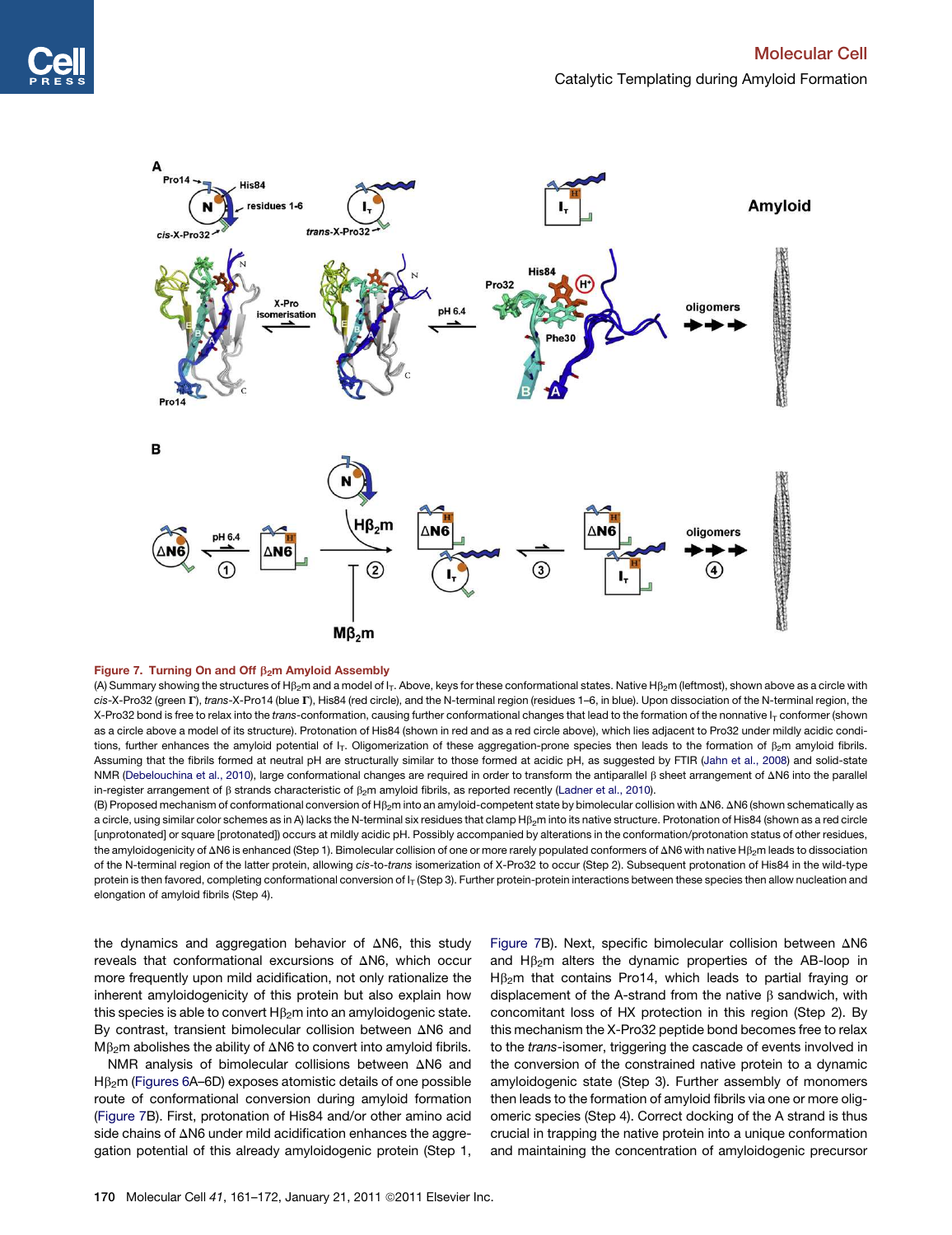<span id="page-11-0"></span>states below that required for amyloid formation. Exploiting the power of NMR, we reveal here in atomistic detail how a nonnative protein conformer is able to convert an originally innocuous native protein species into an amyloidogenic state, opening the door to protein self-assembly and the onset of amyloidosis.

#### EXPERIMENTAL PROCEDURES

#### Protein Preparation

Proteins were prepared as previously described (Platt et al., 2005).

#### Assembly of Amyloid Fibrils

Samples were prepared in 96-well plates (Corning Incorporated, Costar) containing 0.8-500  $\mu$ M protein, 81-89.5 mM NaCl, 10  $\mu$ M ThT, and 0.02% (w/v) sodium azide in 10 mM sodium phosphate buffer (pH 6.2–8.2). Seeded reactions contained additionally 10% (w/w)  $\Delta N6$  seeds (see [Supplemental](#page-10-0) [Experimental Procedures\)](#page-10-0). De novo fibril growth was performed by incubating the 96-well plate at  $37^{\circ}$ C, 200 rpm, while seeded reactions were carried out quiescently at 37°C. ThT fluorescence (excitation 440 nm, emission 480 nm) was measured using a plate reader (FLUOstar OPTIMA) at 37°C. The soluble fraction obtained after centrifugation (14,000  $\times$  g, 10 min) was analyzed by SDS-PAGE.

#### NMR Spectroscopy and Structure Determination

Samples of <sup>15</sup>N- or <sup>13</sup>C-<sup>15</sup>N-labeled protein (0.3-1.0 mM) in 25 mM sodium phosphate buffer pH 7.5, 0.02% (w/v) sodium azide, 90% (v/v)  $H<sub>2</sub>O/10%$ (v/v) D<sub>2</sub>O were used for NMR experiments.

Spectra were recorded at 25°C on a Varian Inova 500 MHz or 600 MHz instrument with a room temperature probe or a Varian Inova 750 MHz spectrometer equipped with a cryogenic probe. Sequential assignment, structural restraint, structure calculation, and other NMR procedures are detailed in the [Supplemental Experimental Procedures](#page-10-0) online.

#### <sup>15</sup>N NMR Relaxation, Saturation Transfer, and HX Experiments

Backbone <sup>15</sup>N transverse relaxation (R<sub>2</sub> = 1/T<sub>2</sub>), <sup>15</sup>N longitudinal relaxation  $(R_1 = 1/T_1)$ ,  $\{{}^1H\}^{15}N$  nOe relaxation measurements, and measurements of HX were carried out as described [\(Farrow et al., 1994; Gorski et al., 2004\)](#page-10-0). Further details are given in the [Supplemental Experimental Procedures](#page-10-0) online.

#### ACCESSION NUMBERS

Coordinates and structural restraints of  $H\beta_2$ m and  $\Delta N6$  have been deposited in the PDB and chemical shifts, peak lists, and rdc measurements in BMRB with accession numbers 2XKS and 17165 or 2XKU and 17166, respectively.

#### SUPPLEMENTAL INFORMATION

Supplemental Information includes Supplemental Experimental Procedures, Supplemental References, five figures, and two tables and can be found with this article online at [doi:10.1016/j.molcel.2010.11.028.](http://dx.doi.org/doi:10.1016/j.molcel.2010.11.028)

#### ACKNOWLEDGMENTS

We thank David Brockwell and members of the Radford and Homans research groups for helpful discussions and David Eisenberg for providing the  $M\beta_2m$ plasmid. We acknowledge, with thanks, the Wellcome Trust (062164 and GR075675MA) and the University of Leeds for funding.

Received: August 2, 2010 Revised: October 12, 2010 Accepted: November 1, 2010 Published: January 20, 2011

#### REFERENCES

Ahn, H.C., Le, Y.T., Nagchowdhuri, P.S., Derose, E.F., Putnam-Evans, C., London, R.E., Markley, J.L., and Lim, K.H. (2006). NMR characterizations of an amyloidogenic conformational ensemble of the PI3K SH3 domain. Protein Sci. *15*, 2552–2557.

Angot, E., and Brundin, P. (2009). Dissecting the potential molecular mechanisms underlying alpha-synuclein cell-to-cell transfer in Parkinson's disease. Parkinsonism Relat. Disord. *15* (*Suppl 3* ), S143–S147.

Becker, J.W., and Reeke, G.N., Jr. (1985). Three-dimensional structure of beta 2-microglobulin. Proc. Natl. Acad. Sci. USA *82*, 4225–4229.

Booth, D.R., Sunde, M., Bellotti, V., Robinson, C.V., Hutchinson, W.L., Fraser, P.E., Hawkins, P.N., Dobson, C.M., Radford, S.E., Blake, C.C., and Pepys, M.B. (1997). Instability, unfolding and aggregation of human lysozyme variants underlying amyloid fibrillogenesis. Nature *385*, 787–793.

Brundin, P., Melki, R., and Kopito, R. (2010). Prion-like transmission of protein aggregates in neurodegenerative diseases. Nat. Rev. Mol. Cell Biol. *11*, 301–307.

Calabrese, M.F., and Miranker, A.D. (2009). Metal binding sheds light on mechanisms of amyloid assembly. Prion *3*, 1–4.

Calabrese, M.F., Eakin, C.M., Wang, J.M., and Miranker, A.D. (2008). A regulatable switch mediates self-association in an immunoglobulin fold. Nat. Struct. Mol. Biol. *15*, 965–971.

Calamai, M., Chiti, F., and Dobson, C.M. (2005). Amyloid fibril formation can proceed from different conformations of a partially unfolded protein. Biophys. J. *89*, 4201–4210.

Carter, P., Andersen, C.A., and Rost, B. (2003). DSSPcont: Continuous secondary structure assignmentsfor proteins. NucleicAcids Res.*31*, 3293–3295.

Chiti, F., De Lorenzi, E., Grossi, S., Mangione, P., Giorgetti, S., Caccialanza, G., Dobson, C.M., Merlini, G., Ramponi, G., and Bellotti, V. (2001). A partially structured species of beta 2-microglobulin is significantly populated under physiological conditions and involved in fibrillogenesis. J. Biol. Chem. *276*, 46714–46721.

Corazza, A., Rennella, E., Schanda, P., Mimmi, M.C., Cutuil, T., Raimondi, S., Giorgetti, S., Fogolari, F., Viglino, P., Frydman, L., et al. (2010). Native-unlike long-lived intermediates along the folding pathway of the amyloidogenic protein beta2-microglobulin revealed by real-time two-dimensional NMR. J. Biol. Chem. *285*, 5827–5835.

Debelouchina, G.T., Platt, G.W., Bayro, M.J., Radford, S.E., and Griffin, R.G. (2010). Magic angle spinning NMR analysis of beta2-microglobulin amyloid fibrils in two distinct morphologies. J. Am. Chem. Soc. *132*, 10414–10423.

DeLano, W.L. (2002). The PyMOL Molecular Graphics System. [http://www.](http://www.pymol.org/) [pymol.org/.](http://www.pymol.org/)

Eakin, C.M., and Miranker, A.D. (2005). From chance to frequent encounters: origins of beta2-microglobulin fibrillogenesis. Biochim. Biophys. Acta *1753*, 92–99.

Eakin, C.M., Berman, A.J., and Miranker, A.D. (2006). A native to amyloidogenic transition regulated by a backbone trigger. Nat. Struct. Mol. Biol. *13*, 202–208.

Eichner, T., and Radford, S.E. (2009). A generic mechanism of beta2-microglobulin amyloid assembly at neutral pH involving a specific proline switch. J. Mol. Biol. *386*, 1312–1326.

Esposito, G., Michelutti, R., Verdone, G., Viglino, P., Hernandez, H., Robinson, C.V., Amoresano, A., Dal Piaz, F., Monti, M., Pucci, P., et al. (2000). Removal of the N-terminal hexapeptide from human beta2-microglobulin facilitates protein aggregation and fibril formation. Protein Sci. *9*, 831–845.

Farrow, N.A., Muhandiram, R., Singer, A.U., Pascal, S.M., Kay, C.M., Gish, G., Shoelson, S.E., Pawson, T., Forman-Kay, J.D., and Kay, L.E. (1994). Backbone dynamics of a free and phosphopeptide-complexed Src homology 2 domain studied by 15N NMR relaxation. Biochemistry *33*, 5984–6003.

Gejyo, F., Yamada, T., Odani, S., Nakagawa, Y., Arakawa, M., Kunitomo, T., Kataoka, H., Suzuki, M., Hirasawa, Y., Shirahama, T., et al. (1985). A new form of amyloid protein associated with chronic hemodialysis was identified as beta2-microglobulin. Biochem. Biophys. Res. Commun. *129*, 701–706.